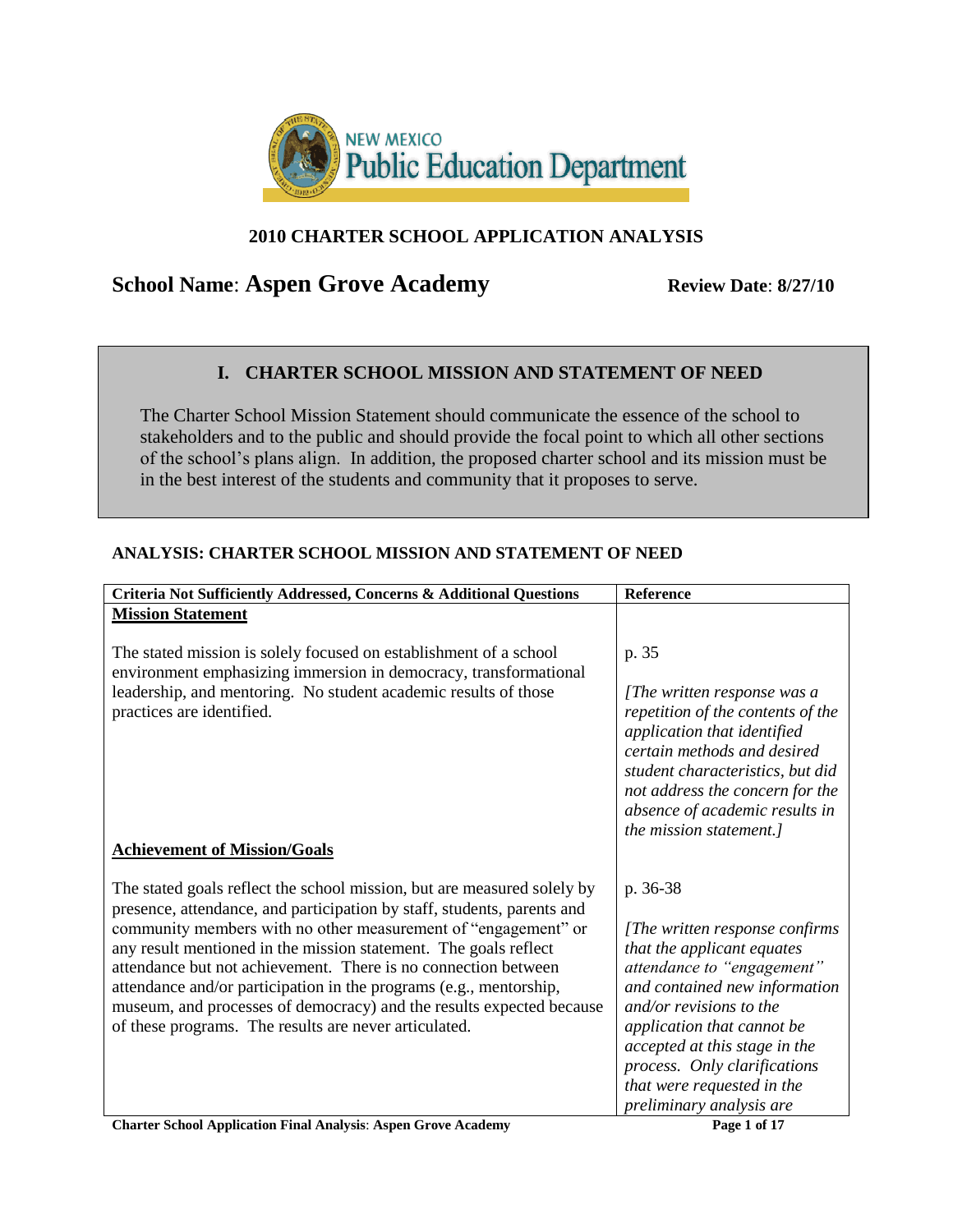#### **Explanation of Need**

The Explanation of Need asserts that a "lack of engagement" is the cause of poor academic proficiency, low graduation rates, and other problems among Albuquerque students. However, the application does not attempt to define or describe "lack of engagement" or any means by which those students might be identified. Further, no data is provided to establish that a "lack of engagement" is correlated with the various problems mentioned or that the proposed programmatic elements will alleviate these conditions. Thus, the argument is more an assumption based on a philosophical position than a solution based on a clear causeand-effect relationship.

The application asserts that "many parents of preschool-age children in the greater Albuquerque area seek a less coercive educational model than is currently provided in any current local school" but does not provide any survey or other data on parent opinions to support the claim.

The application attempted to bolster the value of the democratic school notion through numerous professional references, but those consisted mainly of positive opinions and conclusions rather than actual student growth data or any information on the successful implementation of the referenced programs that would support a case for replication. There is no quantitative data from previous applications of the methodologies to indicate potential success, nor are there consistent anecdotal reports to establish the instructional viability of these innovative methods.

This section is incomplete because the required student demographic data was not provided.

#### *permissible*.]

#### p. 48-53

*[The written response reiterated the symptoms and results of a lack of engagement which, as indicated in the analysis, are not a definition nor do those allow identification of a target population. The response also contained new information and/or revisions to the application that cannot be accepted at this stage in the process. Only clarifications that were requested in the preliminary analysis are permissible*.]

### p. 51-52

*[Written response did not provide data to address this issue.]*

#### p. 48-53

*[The written response also contained new information and/or revisions to the application that cannot be accepted at this stage in the process. Only clarifications that were requested in the preliminary analysis are permissible.]*

*[The written response contained no information to refute the failure of the applicants to provide this information*.]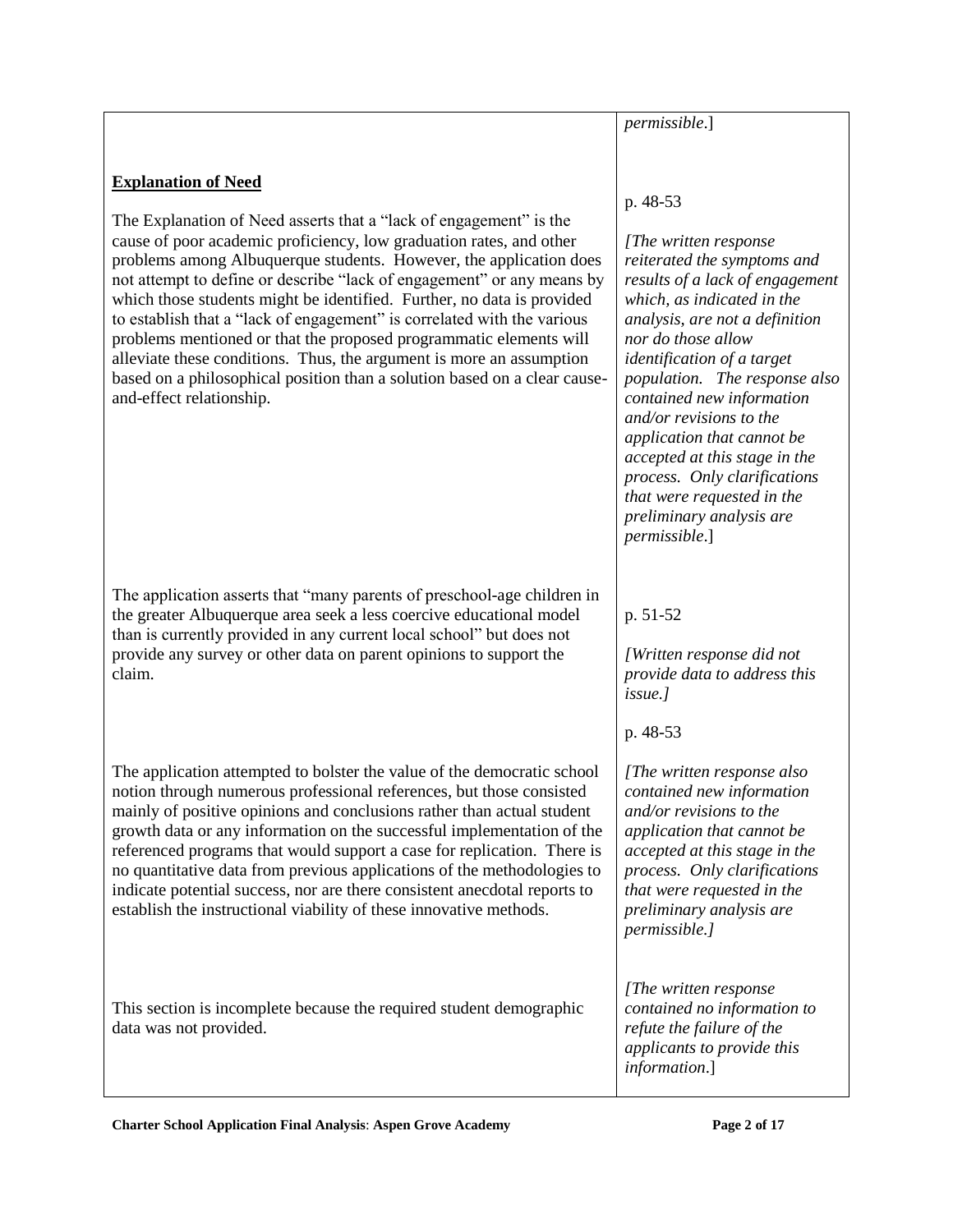In place of actual supporting data for information provided in many points throughout the application, the applicants have inserted the phrase "please see" and referenced various external sources of information such as specific websites and books. This does not provide the data, or research-based information that is requested in various sections of the application.

*[In the written response, the applicant cited data, analysis, research-based information, and peer-reviewed research from sources however, the actual content of the supporting research must be included in the appropriate section of the application*.]

# **II. EDUCATIONAL PLAN**

The educational plan should describe who the school expects to serve; what the students will achieve; how they will achieve it; and how the school will evaluate performance. It should provide a clear picture of what a student who attends the school will experience in terms of educational climate, structure, materials, schedule, assessment and outcomes.

#### **ANALYSIS: CURRICULUM FRAMEWORK**

| Criteria Not Sufficiently Addressed, Concerns & Additional Questions                                                                                                                                                                                                                                                                                                                                                                                            | Reference                                                                                                                                                                                                                                            |
|-----------------------------------------------------------------------------------------------------------------------------------------------------------------------------------------------------------------------------------------------------------------------------------------------------------------------------------------------------------------------------------------------------------------------------------------------------------------|------------------------------------------------------------------------------------------------------------------------------------------------------------------------------------------------------------------------------------------------------|
| <b>Philosophy and Approach to Instruction</b>                                                                                                                                                                                                                                                                                                                                                                                                                   |                                                                                                                                                                                                                                                      |
| The information entitled "Introduction to Aspen Grove Academy"<br>appears to present much of the school's philosophy and approach, and<br>therefore is also referenced in this section of the analysis.                                                                                                                                                                                                                                                         | p. 39-47                                                                                                                                                                                                                                             |
| It is stated that "the processes of democracy are embedded in every<br>aspect of the school's structure, in its classes, committees, and advisory<br>as well as decision-making bodies." However, the curriculum does not<br>describe such processes in the instructional plan.                                                                                                                                                                                 | p. 39<br>[The written response asserts]<br>that the missing processes exist<br>in other sections of the<br>application; however the<br>referenced information does<br>not satisfy the concern. ]                                                     |
| The statement that "Students may make confidential recommendations"<br>to the principal teacher about teacher candidates, who will be required<br>to give a sample lesson to students as part of their hiring process" raises<br>a concern as to how these student recommendations will actually be<br>used in the selection process and whether a legal issue could arise if<br>student recommendations are used as a basis for qualification or<br>selection. | p. 46<br>[The response contains new<br>information and/or revisions to<br>the application that cannot be<br>accepted at this stage in the<br>process. Only clarifications<br>that were requested in the<br>preliminary analysis are<br>permissible.] |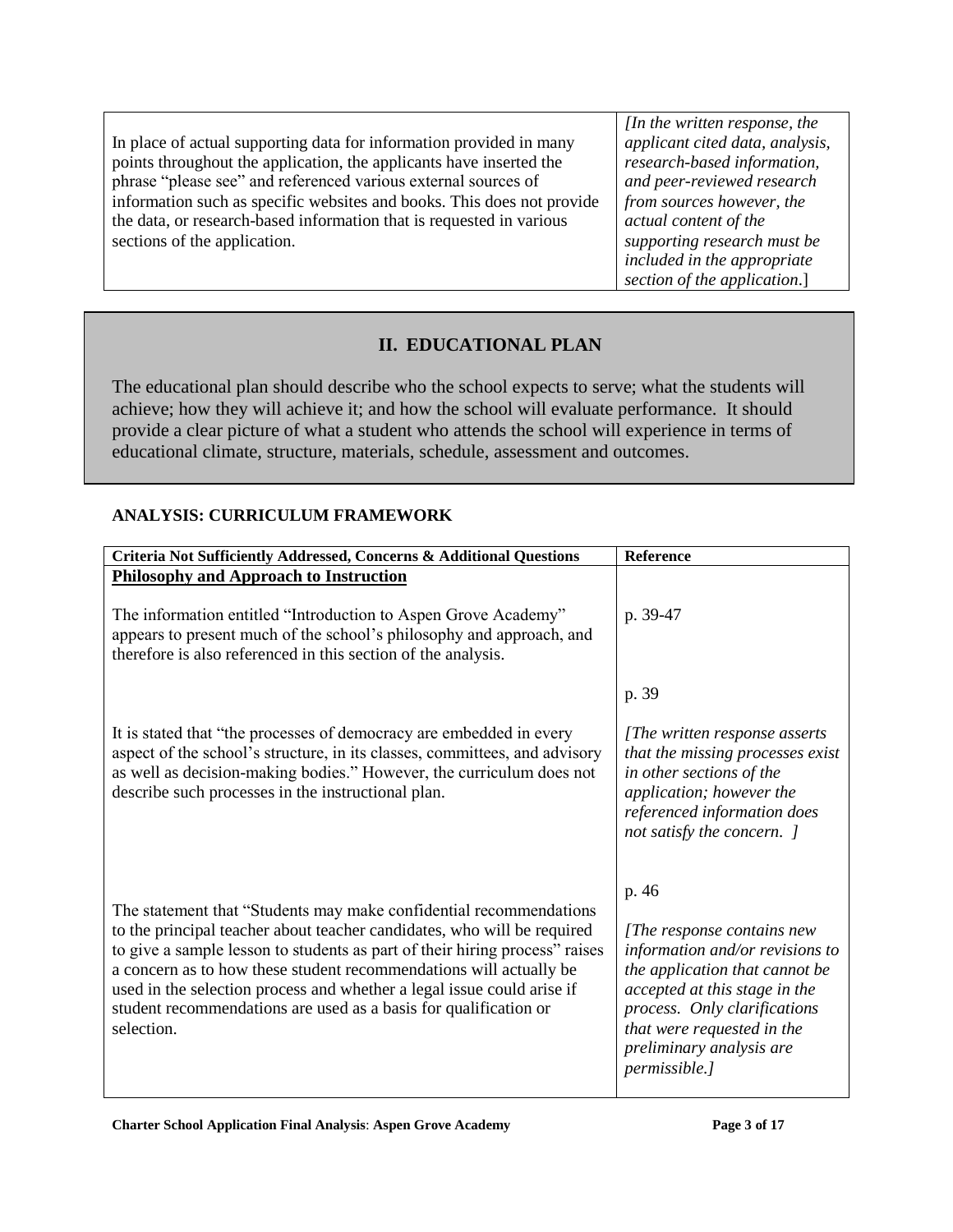| Although there is much discussion regarding student choice, this section<br>lacks meaningful detail as to how the philosophy and approach to<br>instruction will result in improved educational student performance and<br>how it will address student needs.                                                                                                                                                                                                                                                                                                                                                                                                                        | p. 54-62<br>[The written response]<br>reiterates the information in<br>the application as to how the<br>philosophy and approach to<br>instruction will result in<br>improved educational student<br>performance and how it will<br>address student needs.]            |
|--------------------------------------------------------------------------------------------------------------------------------------------------------------------------------------------------------------------------------------------------------------------------------------------------------------------------------------------------------------------------------------------------------------------------------------------------------------------------------------------------------------------------------------------------------------------------------------------------------------------------------------------------------------------------------------|-----------------------------------------------------------------------------------------------------------------------------------------------------------------------------------------------------------------------------------------------------------------------|
| There is no explanation of the diagram titled "Aspen Grove Academy<br>Model for Instruction" that would relate the diagram to the subsequent<br>text or the school program.                                                                                                                                                                                                                                                                                                                                                                                                                                                                                                          | p. 55<br>[The written response contains]<br>new information and/or<br>revisions to the application<br>that cannot be accepted at this<br>stage in the process. Only<br>clarifications that were<br>requested in the preliminary<br>analysis are permissible.]         |
| The application refers to assessments that "track a student's growth<br>without unnecessary comparison" but does not indicate what<br>comparisons are being made or what comparisons are considered to be<br>unnecessary. Consequently, it is not known if student growth is<br>compared to state standards or to some other measure.                                                                                                                                                                                                                                                                                                                                                | p. 58<br>[The written response contains<br>new information and/or<br>revisions to the application<br>that cannot be accepted at this<br>stage in the process. Only<br>clarifications that were<br>requested in the preliminary<br>analysis are permissible.]<br>p. 60 |
| The application states that the museum supports the constructivist<br>model by "providing real-world, case-based learning environments,<br>rather than pre-determined instructional sequences and enabling<br>context-and content dependent knowledge construction." There is no<br>information to show that the museum program "supports the<br>constructivist model" given in previous references other than the<br>assertion given here. No information or argument is given to show that<br>"pre-determined instructional sequences and enabling context-and<br>content dependent knowledge construction" are necessarily detrimental<br>to a student's learning or achievement. | [The written response]<br>adequately clarified the intent<br>of the quote.]<br>p. 59-60                                                                                                                                                                               |
| The purpose and goals of the "museum forum" are not adequately<br>explained or linked to student achievement. A strong relationship                                                                                                                                                                                                                                                                                                                                                                                                                                                                                                                                                  | [The written response asserts a<br>"relationship between the                                                                                                                                                                                                          |

**Charter School Application Final Analysis**: **Aspen Grove Academy Page 4 of 17**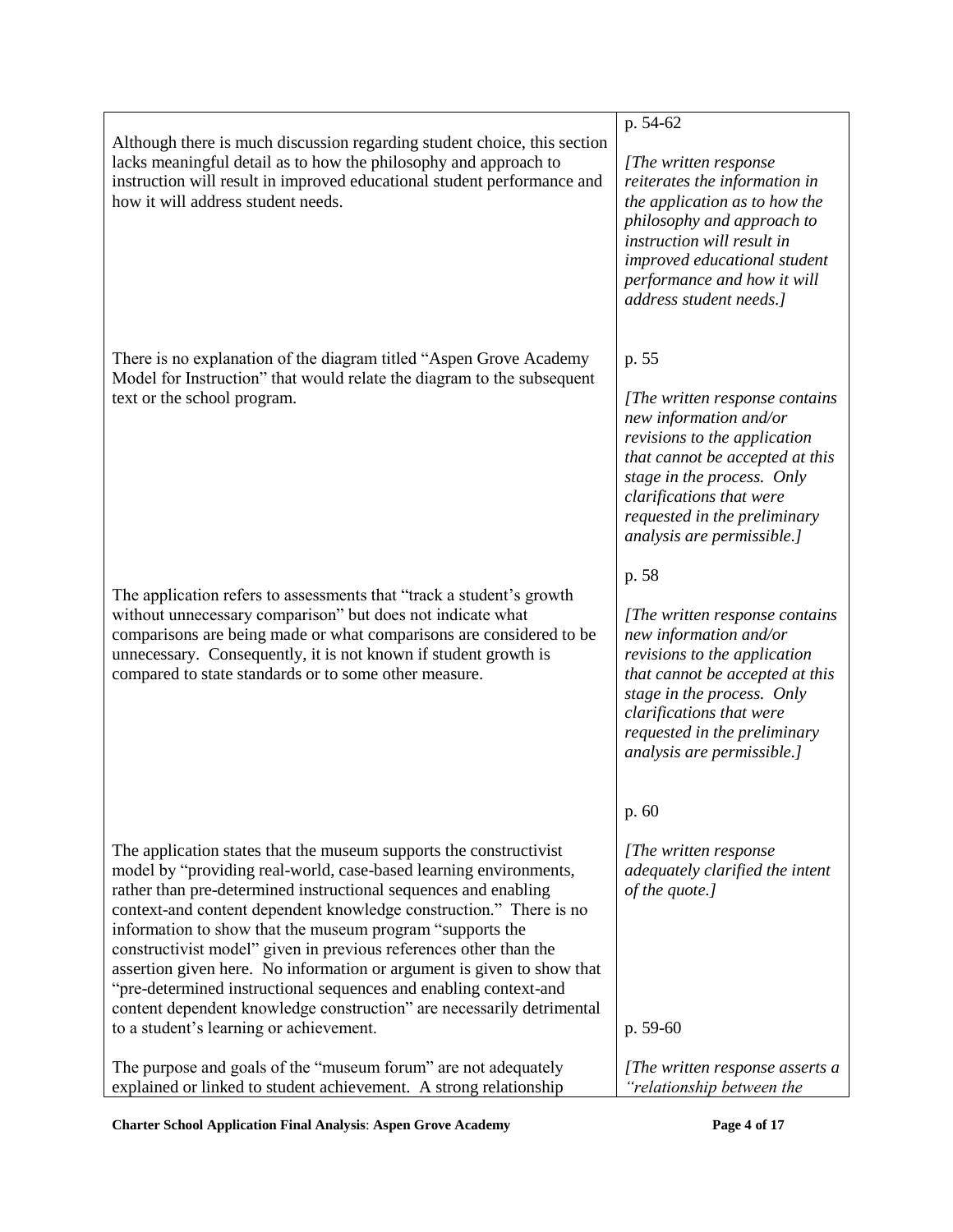between the museum forum and the other elements of the school program is not demonstrated. **Description of the Curriculum** The description of the curriculum committee process does not explain how the time and effort required by this process provides a greater benefit to students as compared to the savings in effort and funds if a curriculum was set by experts without this process. The review process information refers only to "how it serves the needs of the student population" without specification of those needs and there is no mention of academic considerations in this review process. It was not demonstrated how the collaborative, student-selected approach described here will meet state standards. The curriculum development plan that indicates "Our curricula will be developed and approved in much the style of a college course catalog," lacks significant detail that explains how this approach would meet the needs of an elementary curriculum that is not divided into specific courses. The application introduces the notion of "structured, collaborative, or self-directed learning" without previous explanation of their differences or how these types of learning fit into the curricular structure. It is not demonstrated that the collaborative, student-selected approach will meet state standards. The application states "At the curriculum level, teachers and students *museum and the constructivist element of the school program" but the absence of an adequate connection between the museum forum and student achievement remains.]* p. 63-64 *[The written response addresses only funding but this was not the focus of the concern in the analysis. New information and/or revisions cannot be accepted at this stage in the process. Only clarifications that were requested in the preliminary analysis are permissible.]* p. 63 *[The written response cites information that does not resolve these apparent conflicts between general and elementary curriculum design.]* p. 65 *[The written response did not address the concern which appears in the Description of the Curriculum section. The written response contains new information and/or revisions to the application that cannot be accepted at this stage in the process*.] p. 66 *[The written response did not identify any information in the application as being the* 

**Charter School Application Final Analysis**: **Aspen Grove Academy Page 5 of 17**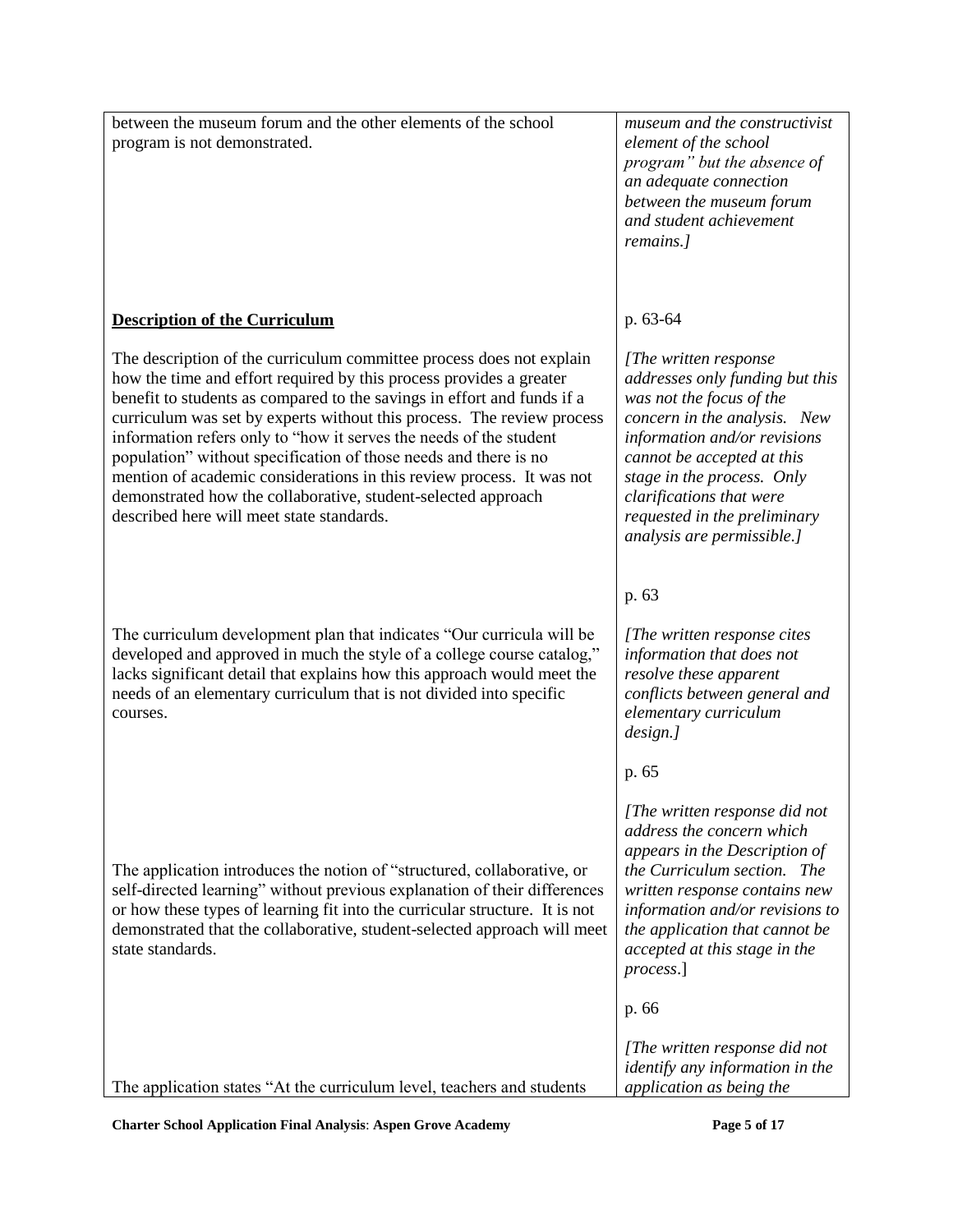| will be expected to assess the effectiveness of a given course, to<br>determine whether or how often it should be offered again." No criteria<br>to evaluate "effectiveness" are provided.                                                                                                                                                                                                                                     | criteria for determining<br>effectiveness. The assessments<br>listed in the application are                                                                                                 |
|--------------------------------------------------------------------------------------------------------------------------------------------------------------------------------------------------------------------------------------------------------------------------------------------------------------------------------------------------------------------------------------------------------------------------------|---------------------------------------------------------------------------------------------------------------------------------------------------------------------------------------------|
|                                                                                                                                                                                                                                                                                                                                                                                                                                | data sources, not criteria.]                                                                                                                                                                |
|                                                                                                                                                                                                                                                                                                                                                                                                                                | p. 66                                                                                                                                                                                       |
| It is not stated whether the evaluation of a course will be based on<br>individual student success and response or group success and response;<br>i.e., will there be any consideration given to the types of students who<br>did well, versus those that did not?                                                                                                                                                             | [The written response cites a<br>quote on p. 66 that makes no<br>mention of whether course<br>evaluation will be based on<br>individual or group success. ]                                 |
|                                                                                                                                                                                                                                                                                                                                                                                                                                | Pp. 66-68                                                                                                                                                                                   |
| The curriculum development component described in the application<br>lacks significant detail regarding the timeline and structure that such                                                                                                                                                                                                                                                                                   | [The written response does not<br>clarify the timeline and<br>structure of the curriculum<br>development.]                                                                                  |
| development will occur. Although time is set aside for periodic review,<br>the application does not elaborate on how this time will be utilized, or                                                                                                                                                                                                                                                                            | Pp. 66-68                                                                                                                                                                                   |
| how the ultimate decisions will be made with regard to curriculum<br>development and revision.                                                                                                                                                                                                                                                                                                                                 | [The written response<br>reiterates a quote.]                                                                                                                                               |
| Overall, a clear connection is not articulated between how the school<br>will provide an instructional program that meets state standards and<br>how it will adhere to its student-centered curricular process. That is,<br>how much weight will student interest be given when determining the                                                                                                                                |                                                                                                                                                                                             |
| content of a specific course?                                                                                                                                                                                                                                                                                                                                                                                                  | p. 69                                                                                                                                                                                       |
| The statement, "Besides the Curriculum Committee meeting time,<br>which will be built into the school day as needed, teachers will have one<br>week on campus without students preceding every nine-week quarter,"<br>raises concerns as to the applicant s' understanding that adding four<br>additional weeks to teacher contracts will result in substantial increases<br>in teacher salary due to increased contract days. | [The written response asserts<br>the claim that the salary<br>schedule includes additional<br>teacher pay for four additional<br>contract weeks. This is not<br>indicated in the schedule.] |
|                                                                                                                                                                                                                                                                                                                                                                                                                                |                                                                                                                                                                                             |
| <b>Alignment with NM Standards</b>                                                                                                                                                                                                                                                                                                                                                                                             | P.57                                                                                                                                                                                        |
| It is not shown how the design principle of "Instructional goals"<br>and objectives should be negotiated and not imposed;" will                                                                                                                                                                                                                                                                                                | [The written response did not<br>address the concern.]                                                                                                                                      |
| align with NM standards considering that meeting these goals<br>and objectives is key to student academic progression.                                                                                                                                                                                                                                                                                                         | p. 69                                                                                                                                                                                       |
|                                                                                                                                                                                                                                                                                                                                                                                                                                | [The written response contains]<br>new information and/or                                                                                                                                   |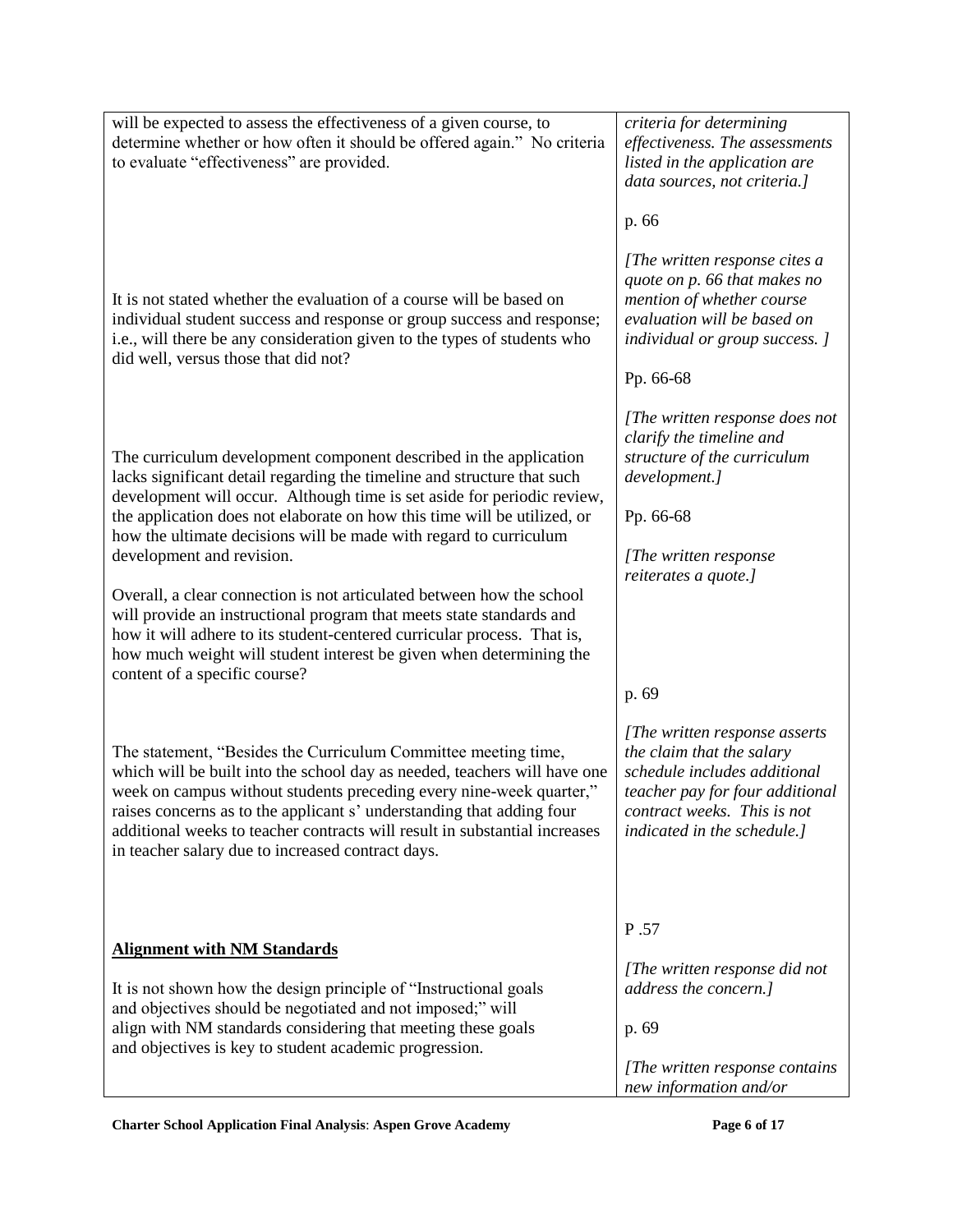The application states "In the cases where a course is delivering content to students in multiple grade levels, the proposing committee will have to show how the course curriculum is meeting state standards at all grade levels to be considered for approval and admittance to the school's course catalog." The information given is not adequate to explain how or why courses through the K-8 grades would have multiple grade levels or how it would be feasible to include in any single course curriculum the state standards for this wide range (or even a smaller range) of grades.

The discussion provided focuses solely on the requirement for future alignment and methods of course development but does not describe the process or give the required, specific timeline to be used for aligning the curriculum with the New Mexico Standards.

### **Strategies and Methods**

The application states "students are able to request courses with teacher and/or administrator partnership as well as choose their courses and students are full partners in their learning experience. They will always participate in the review and assessment of not only their achievement but the courses themselves." It was not possible to discern a clear or consistent pattern or policy by which student decisions are given substance in some cases, or less importance in others.

The section on Mentorship contains no process or measurable result. Relationship of the mentorship program to achievement of standards and/or application of curriculum is not explained.

It seems that all courses are designed to lead to successful museum presentations. Throughout, there are no examples of what, exactly, is going to be exhibited. There is no evidence to show how the "museumquality standards" will exceed state standards as claimed.

The terms "Curriculum that reflects student interests" and "will have access" are never reconciled with the requirements of state standards

*revisions to the application that cannot be accepted at this stage in the process. Only clarifications that were requested in the preliminary analysis are permissible*.]

p. 69-70

*[The written response reiterates the information from the application.]*

p. 71

*[The written response expressed a policy that is new information and/or a revision to the application that cannot be accepted at this stage in the process*.]

p. 71-72

*[. The written response contains new information and/or revisions to the application that cannot be accepted at this stage in the process.]*

p. 72-73

*[The written response contains revisions to the application that cannot be accepted at this stage in the process*.]

p. 73

*[The phrase "will have access" does not reconcile curriculum to state standards.]*

**Charter School Application Final Analysis**: **Aspen Grove Academy Page 7 of 17**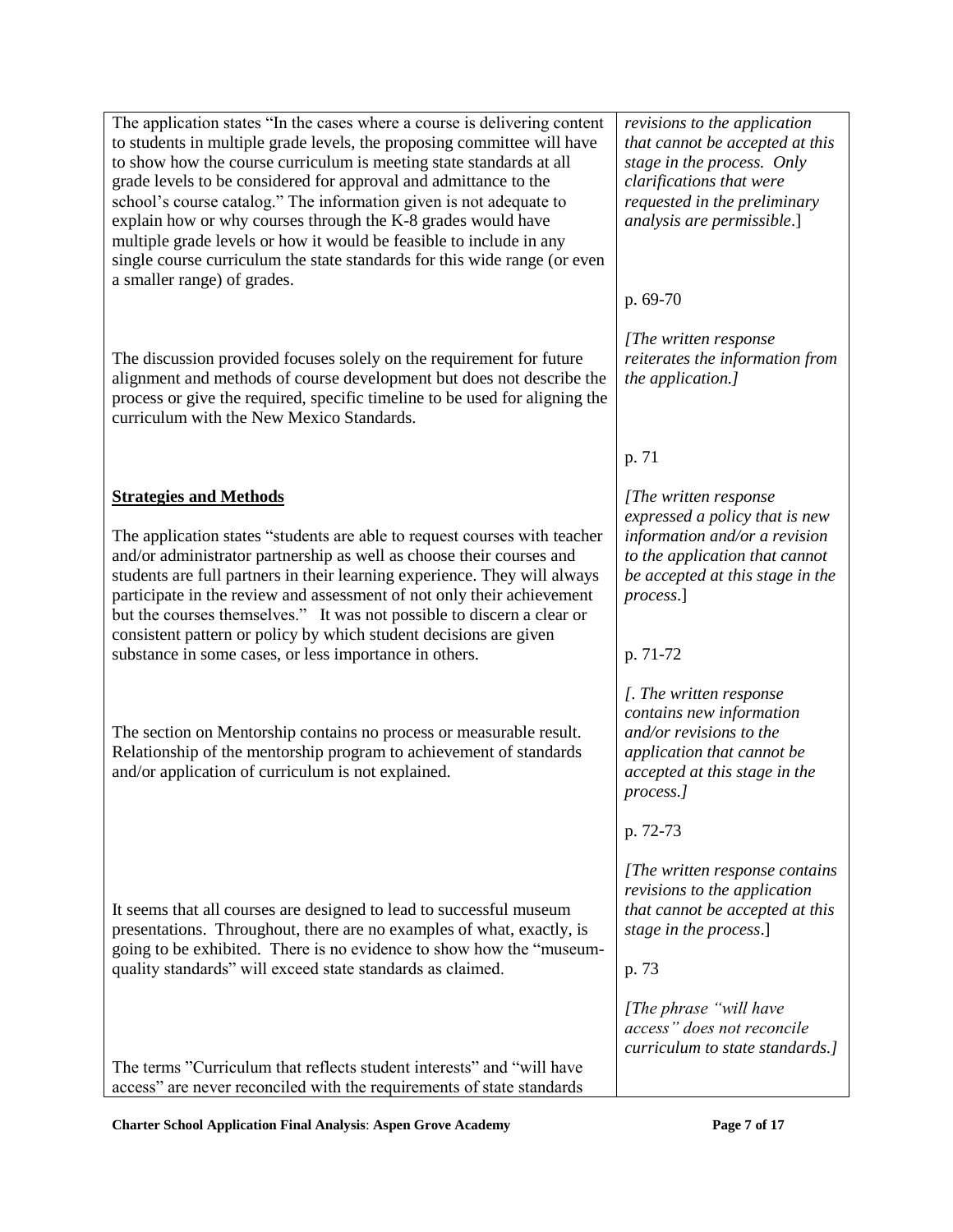and expectations of high student achievement. It is not shown how the curriculum will insure or even result in student achievement other than the preceding assumption that these forms of "engagement" are expected to result in improved student academic success.

The description of the K-2 grade curriculum raises a considerable concern in the areas of student choice in the afternoon of the school day. The application states, "Students will then, with teacher guidance, be able to choose afternoon courses that focus on enrichment and remediation while giving them access to the standards in subjects such as music, art, and physical education." It is not clear how remediation will be provided for those students who need it in grades K-2 if they do not choose it.

Although it is stated that "The commitment students must make to enjoy this freedom of choice upon enrollment with the school is to always be enrolled in enough courses to complete a school day, and to meet core standards in the areas of language arts, math, science, and social studies," no procedure for course assignment when students fail to enroll in enough courses or meet core standards is indicated.

The discussion dealing with the opportunity for students to 'access' above-grade-level standards and additional multilevel classes does not appear to take into consideration the limited staffing plan of 13 teachers for 13 grade levels as given in that section of the application. It is not shown how there will be sufficient staff to teach the many curricular options indicated. Also, no convincing explanation is offered to show how students will have the knowledge and judgment needed to outline a curriculum plan for their school year that addresses all required gradelevel state standards.

It was not shown how the "mentorship program and processes of democracy that build self-esteem and encourage student voices in constructive ways" will achieve the goal of creating "a culture where multiple grade levels can be housed in the same class." The need to create a "culture" in order to have multiple grade levels in the same class was not explained.

The Independent Study option allows "Students who for whatever reason choose not to participate in their class on a given day have the option to continue their coursework in an alternative, teacher-supervised setting such as the library, computer lab, writing lab, or outdoor classroom" which may eventually develop into a permanent individualized "open course." Although a defined process for student

### p. 73

*[The written response contains new information and/or revisions to the application that cannot be accepted at this stage in the process.]*

### p. 74

*[The written response contains new information and/or revisions to the application that cannot be accepted at this stage in the process.]*

p. 75

*[The written response contains new information and/or revisions to the application that cannot be accepted at this stage in the process.]*

### p. 75

*[The written response contains new information and/or revisions to the application that cannot be accepted at this stage in the process.]*

p. 79-81

*[The written response contains new information and/or revisions to the application that cannot be accepted at this stage in the process*.]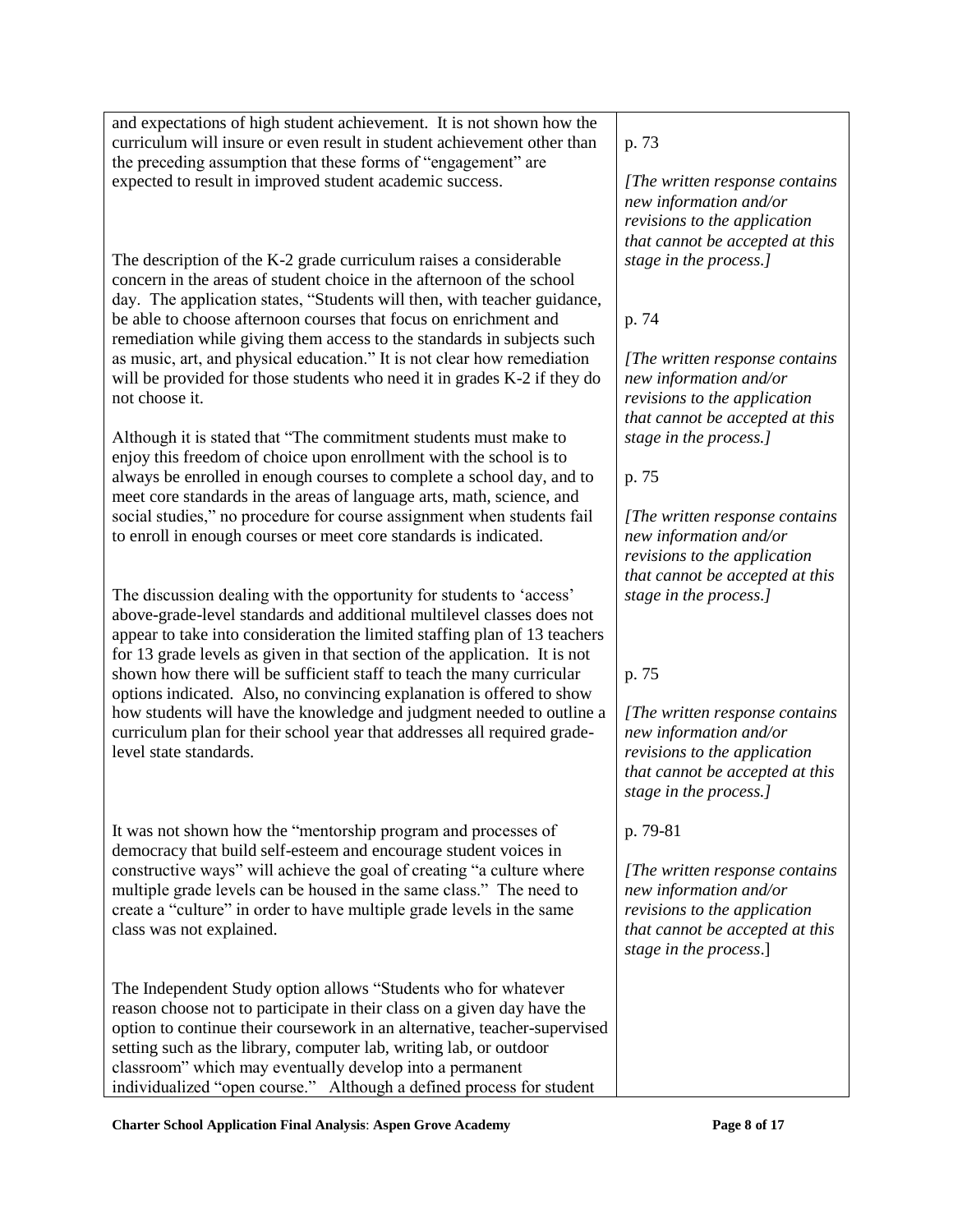| reflection is provided, the lack of a well-defined structure to<br>accommodate the "independent study" option (the independent study<br>option relies on "one or more teachers and/or administrators and/or<br>substitute teachers available during each block session to provide such<br>supervision and guidance") demonstrates a lack of understanding of the<br>resources necessary to make such an option successful.                                                                                                                                                                                      | p. 80-81<br>[The written response contains]<br>new information and/or<br>revisions to the application<br>that cannot be accepted at this<br>stage in the process.] |
|-----------------------------------------------------------------------------------------------------------------------------------------------------------------------------------------------------------------------------------------------------------------------------------------------------------------------------------------------------------------------------------------------------------------------------------------------------------------------------------------------------------------------------------------------------------------------------------------------------------------|--------------------------------------------------------------------------------------------------------------------------------------------------------------------|
| The value of allowing students to exempt themselves from classes more<br>or less at will in order to pursue independent studies was not well<br>established. The practice as described casts significant doubt on the<br>ability of those students to pursue and complete the state's educational<br>standards. The several assurances that selected and/or self-directed<br>programs would adhere to state standards did not alleviate this concern<br>as, again, there was no systematic methodology to coordinate or<br>reconcile those types of programs with the required content of<br>scheduled classes. |                                                                                                                                                                    |

#### **ANALYSIS: EDUCATIONAL PROGRAM**

| Criteria Not Sufficiently Addressed, Concerns & Additional Questions                                                                                                                                                                                                 | <b>Reference</b>                                                                                                                                                                                                                                              |
|----------------------------------------------------------------------------------------------------------------------------------------------------------------------------------------------------------------------------------------------------------------------|---------------------------------------------------------------------------------------------------------------------------------------------------------------------------------------------------------------------------------------------------------------|
| <b>Length of School Day and School Year</b>                                                                                                                                                                                                                          |                                                                                                                                                                                                                                                               |
| It is stated that Intersession funding may include parent fees and some<br>programs may count towards graduation requirements. Fees may not be<br>charged for any course that is required for graduation.                                                            | p. 92<br>[The written response contains]<br>new information and/or<br>revisions to the application<br>that cannot be accepted at this<br>stage in the process. Only<br>clarifications that were<br>requested in the preliminary<br>analysis are permissible.] |
| <b>Grade Levels, Class Size and Projected Enrollment</b>                                                                                                                                                                                                             |                                                                                                                                                                                                                                                               |
| <b>Graduation Requirements (if applicable)</b>                                                                                                                                                                                                                       | p. 94-95                                                                                                                                                                                                                                                      |
| The eleventh and twelfth grades projects are included with "Alternative"<br>Pathways to Graduation" but it is also stated that these projects are<br>required of all students. Consequently, it is not known why these are<br>referred to as "Alternative Pathways." | [The written response]<br>explained the lack of clarity in<br>this section.]                                                                                                                                                                                  |

### **ANALYSIS: STUDENT PERFORMANCE EXPECTATIONS**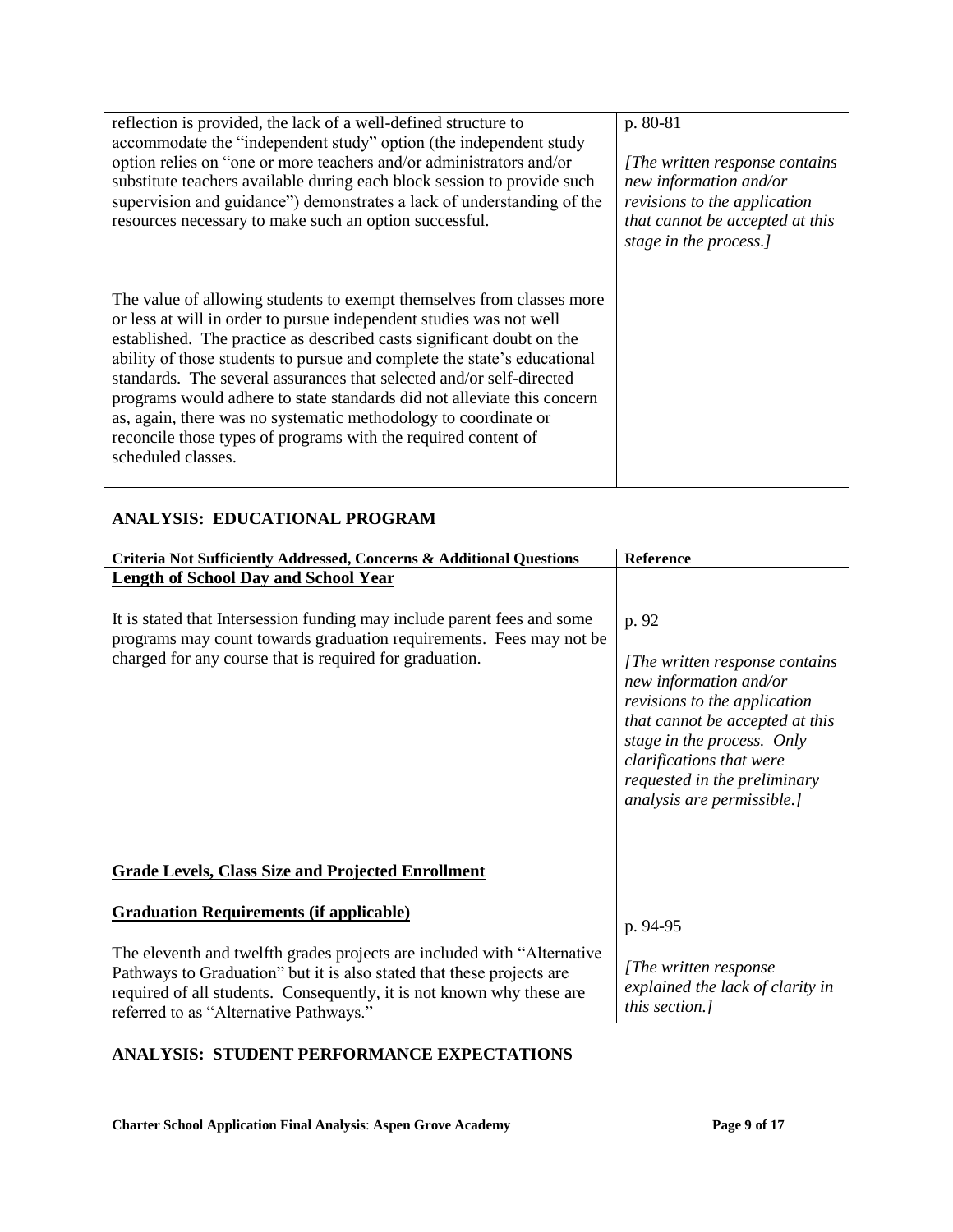| Criteria Not Sufficiently Addressed, Concerns & Additional Questions                                                                                                                                                                                                                                                                                                                                                                                                                                                                                                                                                                                                                                                                                                                                                                                                                                                              | Reference                                                                                                                                                                                                                                                                                                                  |
|-----------------------------------------------------------------------------------------------------------------------------------------------------------------------------------------------------------------------------------------------------------------------------------------------------------------------------------------------------------------------------------------------------------------------------------------------------------------------------------------------------------------------------------------------------------------------------------------------------------------------------------------------------------------------------------------------------------------------------------------------------------------------------------------------------------------------------------------------------------------------------------------------------------------------------------|----------------------------------------------------------------------------------------------------------------------------------------------------------------------------------------------------------------------------------------------------------------------------------------------------------------------------|
| <b>Student-centered SMART Goals</b>                                                                                                                                                                                                                                                                                                                                                                                                                                                                                                                                                                                                                                                                                                                                                                                                                                                                                               |                                                                                                                                                                                                                                                                                                                            |
| Goal #1 does not indicate a baseline indicator from which student<br>progress will be measured. If the goal is to be measured after the first<br>year of operation (2011-2012), a baseline measure would be needed in<br>order to determine if the increased proficiency goal has been met. The<br>subsequent discussion on p. 96 also provides no indication as to how a<br>baseline measure will be determined.                                                                                                                                                                                                                                                                                                                                                                                                                                                                                                                 | p. 96; p. 99<br>[The written response contains<br>new information and/or<br>revisions to the application<br>that cannot be accepted at this<br>stage in the process.]                                                                                                                                                      |
|                                                                                                                                                                                                                                                                                                                                                                                                                                                                                                                                                                                                                                                                                                                                                                                                                                                                                                                                   | p. 96                                                                                                                                                                                                                                                                                                                      |
| The application does not explain how a minimum gain of 3 percent per<br>year averaged across all annual tests in a content area can be considered<br>an ambitious goal.                                                                                                                                                                                                                                                                                                                                                                                                                                                                                                                                                                                                                                                                                                                                                           | [The written response]<br>proposes revisions to the<br>application that cannot be<br>accepted at this stage in the<br>process.]                                                                                                                                                                                            |
|                                                                                                                                                                                                                                                                                                                                                                                                                                                                                                                                                                                                                                                                                                                                                                                                                                                                                                                                   | p. 96                                                                                                                                                                                                                                                                                                                      |
| The application also states that proficiency will be assessed based on<br>"all test scores averaged together in each content area to yield an<br>average minimum gain of 3 percent per year separately in each content<br>area." This methodology will allow sporadic higher and lower scores<br>from year to year to result in a computed average of 3% growth even if<br>student proficiency levels were actually declining over time. The stated<br>method of measuring student performance is inadequate to accurately<br>assess consistent academic improvement, would not provide the<br>necessary information for determining remediation needs, and would<br>present an inaccurate picture of student progress.<br>Goal #2 does not indicate what kind of data will be used to determine a<br>student's placement on the scale of "Beginning, Approaching, Meets,<br>Exceeds" or the measurable definitions of the steps. | [The written response refers to<br>the previous proposal of<br>revisions to the application<br>that cannot be accepted at this<br>stage in the process.]<br>p. 96<br>[The written response contains<br>new information and/or<br>revisions to the application<br>that cannot be accepted at this<br>stage in the process.] |
| <b>Alignment</b><br>The required information on the alignment of student performance goals<br>with the school mission and educational plan was not provided.                                                                                                                                                                                                                                                                                                                                                                                                                                                                                                                                                                                                                                                                                                                                                                      | [The written response asserts a<br>misunderstanding on the part<br>of applicant that the alignment<br>of goals section was not<br>required and contains new<br>information and/or revisions to<br>the application that cannot be<br>accepted at this stage in the<br>process.]                                             |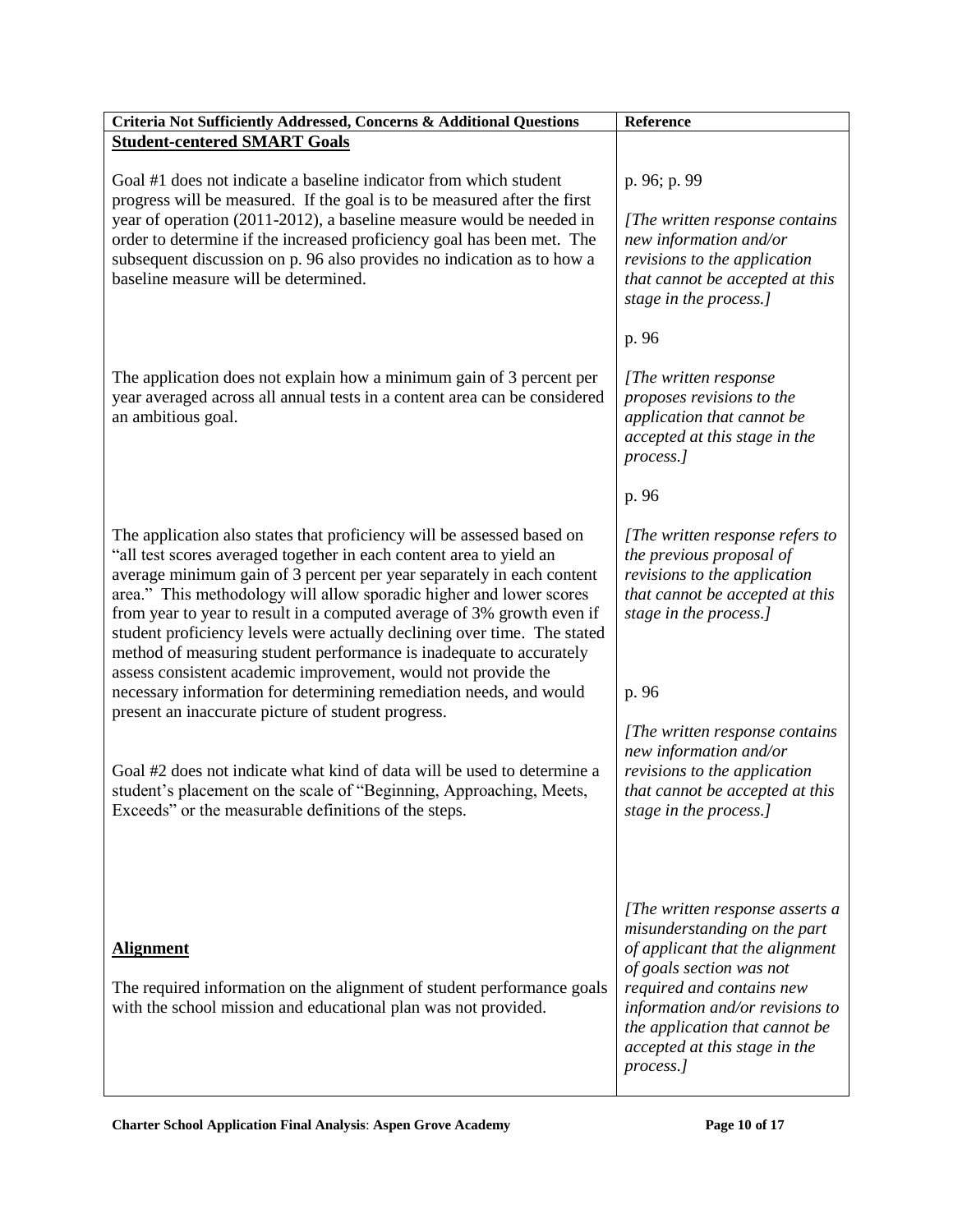| Criteria Not Sufficiently Addressed, Concerns & Additional Questions                                                                                                                                                                                                                                                                                                                                                                                                                                                                                                                                                                                                                                                                                         | Reference                                                                                                                                                                                               |
|--------------------------------------------------------------------------------------------------------------------------------------------------------------------------------------------------------------------------------------------------------------------------------------------------------------------------------------------------------------------------------------------------------------------------------------------------------------------------------------------------------------------------------------------------------------------------------------------------------------------------------------------------------------------------------------------------------------------------------------------------------------|---------------------------------------------------------------------------------------------------------------------------------------------------------------------------------------------------------|
| <b>Types of Assessments</b>                                                                                                                                                                                                                                                                                                                                                                                                                                                                                                                                                                                                                                                                                                                                  | p. 97-98                                                                                                                                                                                                |
| It is not clear as to whether the described portfolio assessment will<br>satisfy the state requirement for a short-cycle assessment.                                                                                                                                                                                                                                                                                                                                                                                                                                                                                                                                                                                                                         | [The written response fails to<br>demonstrate that the portfolio<br>assessment satisfies the state<br>requirement for a short-cycle<br>assessment.]                                                     |
|                                                                                                                                                                                                                                                                                                                                                                                                                                                                                                                                                                                                                                                                                                                                                              | p. 99                                                                                                                                                                                                   |
| In its discussion of annual baseline and goal assessment, the application<br>states "Parents may be invited to this meeting if the student, who leads                                                                                                                                                                                                                                                                                                                                                                                                                                                                                                                                                                                                        | [The written response offers a<br>revision to the application as<br>well as new information that<br>cannot be accepted at this<br>stage in the process.]                                                |
| these meetings, wants to include their parents in this aspect of their<br>assessment conversations." There is no provision to allow parent                                                                                                                                                                                                                                                                                                                                                                                                                                                                                                                                                                                                                   | p. 108                                                                                                                                                                                                  |
| attendance or participation if so desired by the parent and, as such, this<br>practice will exclude the parent from important educational decisions<br>involving his or her child.                                                                                                                                                                                                                                                                                                                                                                                                                                                                                                                                                                           | [The written response contains]<br>new information and/or<br>revisions to the application<br>that cannot be accepted at this                                                                            |
| <b>Timeline for Achievement</b>                                                                                                                                                                                                                                                                                                                                                                                                                                                                                                                                                                                                                                                                                                                              | stage in the process.]                                                                                                                                                                                  |
| The application states "It is our expectation that Aspen Grove students<br>will make sufficient progress toward proficiency in all subject areas in<br>the New Mexico and national standards and benchmarks in first through<br>twelfth grades throughout the first five years of our charter. [Emphasis<br>added]" This statement does not define how "sufficient progress" will<br>be determined and therefore it must be assumed that the aforementioned<br>"average minimum gain of 3 percent per year separately in each content<br>area" is the school's measure of sufficient progress. [See discussion<br>above] The application offers no actual timeline for achievement other<br>than a general reference to "the first five years of operation". | p. 109<br>[The written response cites the<br>applicant's earlier information<br>regarding curricular<br>alignment, short-cycle<br>assessments and SMART goals<br>which do not address this<br>section.] |
| Furthermore, the statement that "This expectation has been met by the<br>alignment with the New Mexico standards  etc." implies that<br>curricular alignment is equivalent to actual achievement and that no<br>further attention need be given to address student progress over time.<br>However, no such curricular alignment has yet taken place according to<br>the stated future requirement on p. 69. As such, this section is<br>inadequate and incomplete due to the lack of any measurable                                                                                                                                                                                                                                                          |                                                                                                                                                                                                         |

### **ANALYSIS: PLAN FOR EVALUATING STUDENT PERFORMANCE**

**Charter School Application Final Analysis**: **Aspen Grove Academy Page 11 of 17**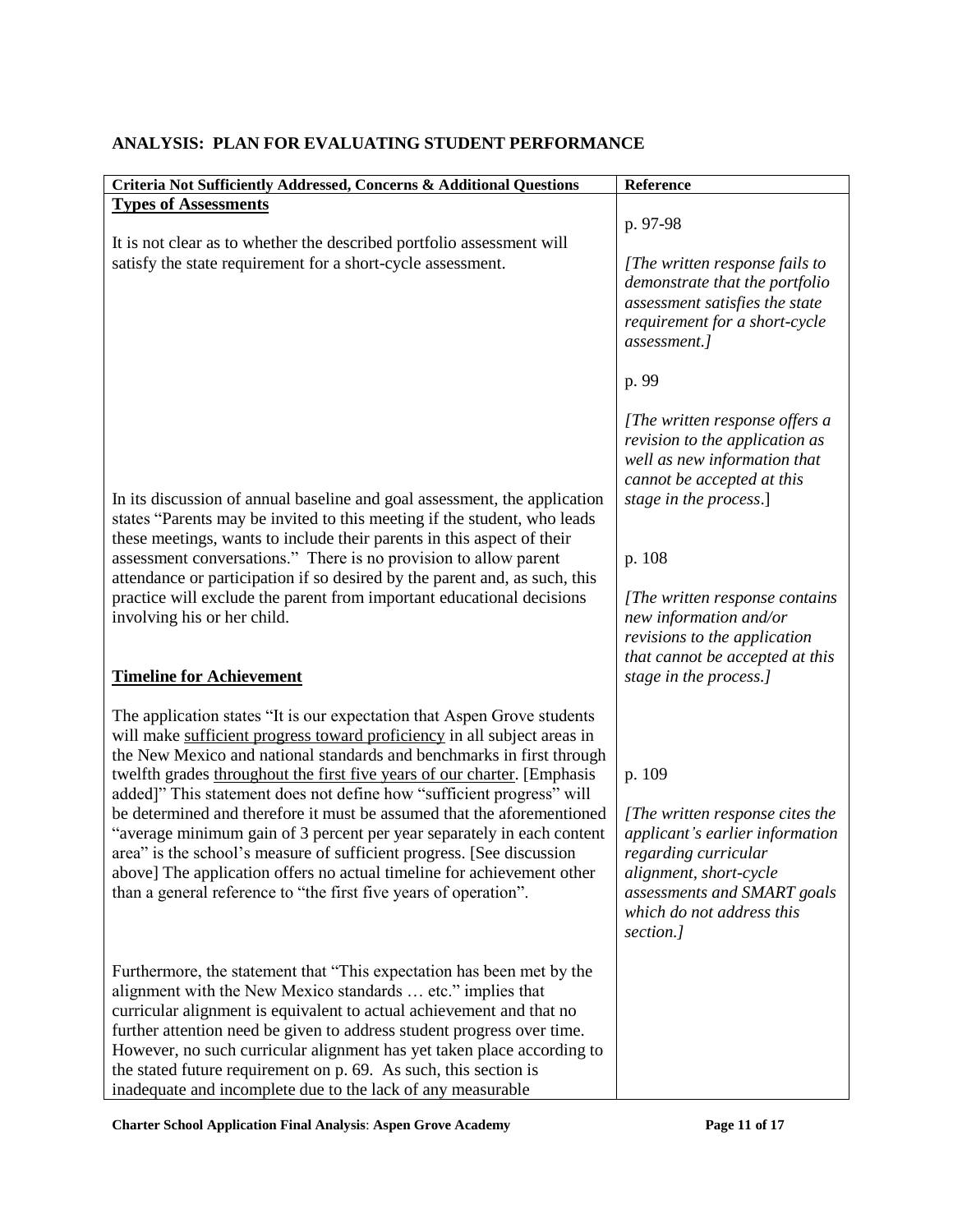| expectations or timeline for student achievement.                                                                                                                                                                                                                                                                                     |                                                                                                                                                                                                                                                                |
|---------------------------------------------------------------------------------------------------------------------------------------------------------------------------------------------------------------------------------------------------------------------------------------------------------------------------------------|----------------------------------------------------------------------------------------------------------------------------------------------------------------------------------------------------------------------------------------------------------------|
| <b>Corrective Action</b><br><b>Remediation</b><br>The Remediation plan includes the option of tutoring during the<br>afternoon elective periods but does not indicate how the student would<br>be able to complete the elective courses, particularly in cases where the<br>elective course is offered for credit towards graduation. | p. 104<br>[The written response contains]<br>new information and/or<br>revisions to the application<br>that cannot be accepted at this<br>stage in the process. Only<br>clarifications that were<br>requested in the preliminary<br>analysis are permissible.] |
| <b>Additional Assessments</b>                                                                                                                                                                                                                                                                                                         |                                                                                                                                                                                                                                                                |
| <b>Documentation and Reporting</b><br>The required information on documentation and reporting was not<br>provided.                                                                                                                                                                                                                    | [In the written response,<br>applicants confirm the<br>omission of this required<br>information and attempt to<br>provide new information<br>$and/or$ revisions to the<br>application that cannot be<br>accepted at this stage in the<br>$process.$ .]         |

# **III. FINANCIAL PLAN**

The Financial Plan should provide a description of how the school leadership intends to manage the school's finances, including assurances that public funds will be used appropriately and in compliance with all applicable federal and state requirements and laws. It should present a clear picture of the school"s financial viability including the soundness of revenue projections; expenditure requirements; and how well the school"s budget aligns with and supports implementation of the mission and educational plan.

### **ANALYSIS: FISCAL MANAGEMENT**

| Criteria Not Sufficiently Addressed, Concerns & Additional Questions                                                                          | Reference  |
|-----------------------------------------------------------------------------------------------------------------------------------------------|------------|
| <b>Fiscal Management Plan</b>                                                                                                                 |            |
| The fiscal management plan provided in the application represents a<br>lack of understanding as to how the assurances provided will be met at | p. 125-127 |

**Charter School Application Final Analysis**: **Aspen Grove Academy Page 12 of 17**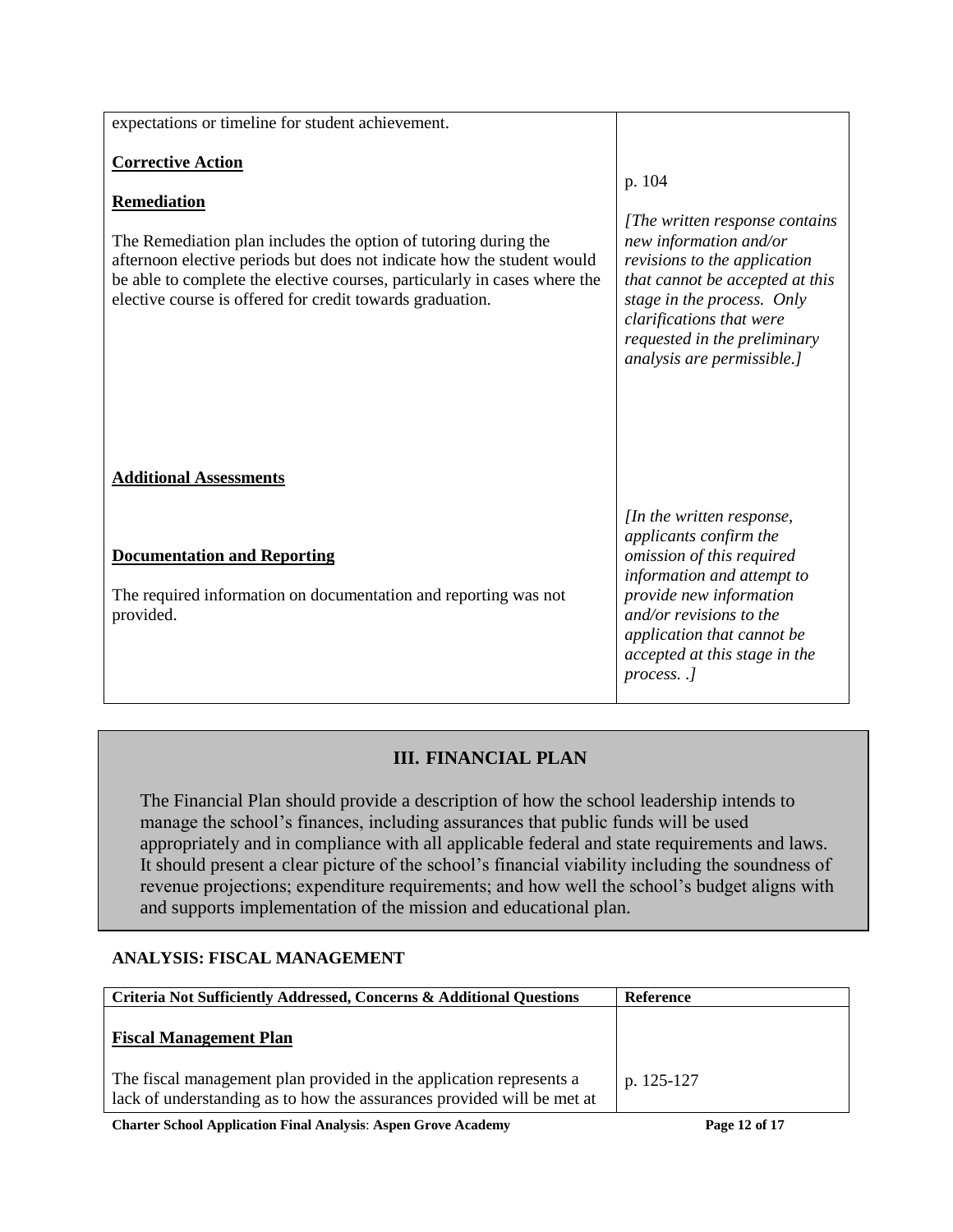| the school site. The plan provides statements that demonstrate an<br>understanding of the responsibility that the school must have, however,<br>a description of how the structure that will be necessary to appropriately<br>safeguard public funds is missing.                                                                                                                                                                                                                                                                                                                                                                                                                                     | [In the written response,<br>applicants confirm the<br>omission of this required<br>information and attempt to<br>provide new information<br>$and/or$ revisions to the<br>application that cannot be<br>accepted at this stage in the<br>process.] |
|------------------------------------------------------------------------------------------------------------------------------------------------------------------------------------------------------------------------------------------------------------------------------------------------------------------------------------------------------------------------------------------------------------------------------------------------------------------------------------------------------------------------------------------------------------------------------------------------------------------------------------------------------------------------------------------------------|----------------------------------------------------------------------------------------------------------------------------------------------------------------------------------------------------------------------------------------------------|
| <b>Internal Control Procedures</b>                                                                                                                                                                                                                                                                                                                                                                                                                                                                                                                                                                                                                                                                   | p. 127                                                                                                                                                                                                                                             |
| The description of internal control procedures is limited to the<br>following paragraph in the application: "All checks require at least two<br>authorized signatures; all expenditures are reviewed and approved by<br>the principal before payment by the business manager. All bank<br>statements are reconciled by the business manager, and submitted to the<br>principal for review prior to submission to the Governance Council."<br>This brief description does not demonstrate the applicant's<br>understanding of how these processes will occur, nor does it provide a<br>clear indication of how the positions identified will ensure that fiscal<br>accountability will be maintained. | [The written response fails to<br>address the concern.]<br>p. 127                                                                                                                                                                                  |
| <b>Annual Audit of Financial Operations</b><br>It is stated that the school will contract an independent auditor to<br>perform an annual audit; however, the auditing firm for state -chartered<br>school is selected by the PED.                                                                                                                                                                                                                                                                                                                                                                                                                                                                    | [The written response asserts a<br>misinterpretation of the term<br>"contract" by stating that the<br>term was used to indicate<br>financial responsibility and not<br>the selection of the auditor. ]                                             |

# **IV. GOVERNANCE /MANAGEMENT PLAN**

The Governance/Management Plan should provide an understanding of how the school will be governed and managed. It should present a clear picture of the school"s governance and management practices, what roles and responsibilities various groups and individuals will have, and how those groups will relate to one another. The Plan should outline how decisions are made at the school site, and provide a convincing picture of the school leadership"s capacity to successfully operate the school. In addition, the governing body of a charter school is, first and foremost, publicly accountable for student academic performance and the expenditure of public funds.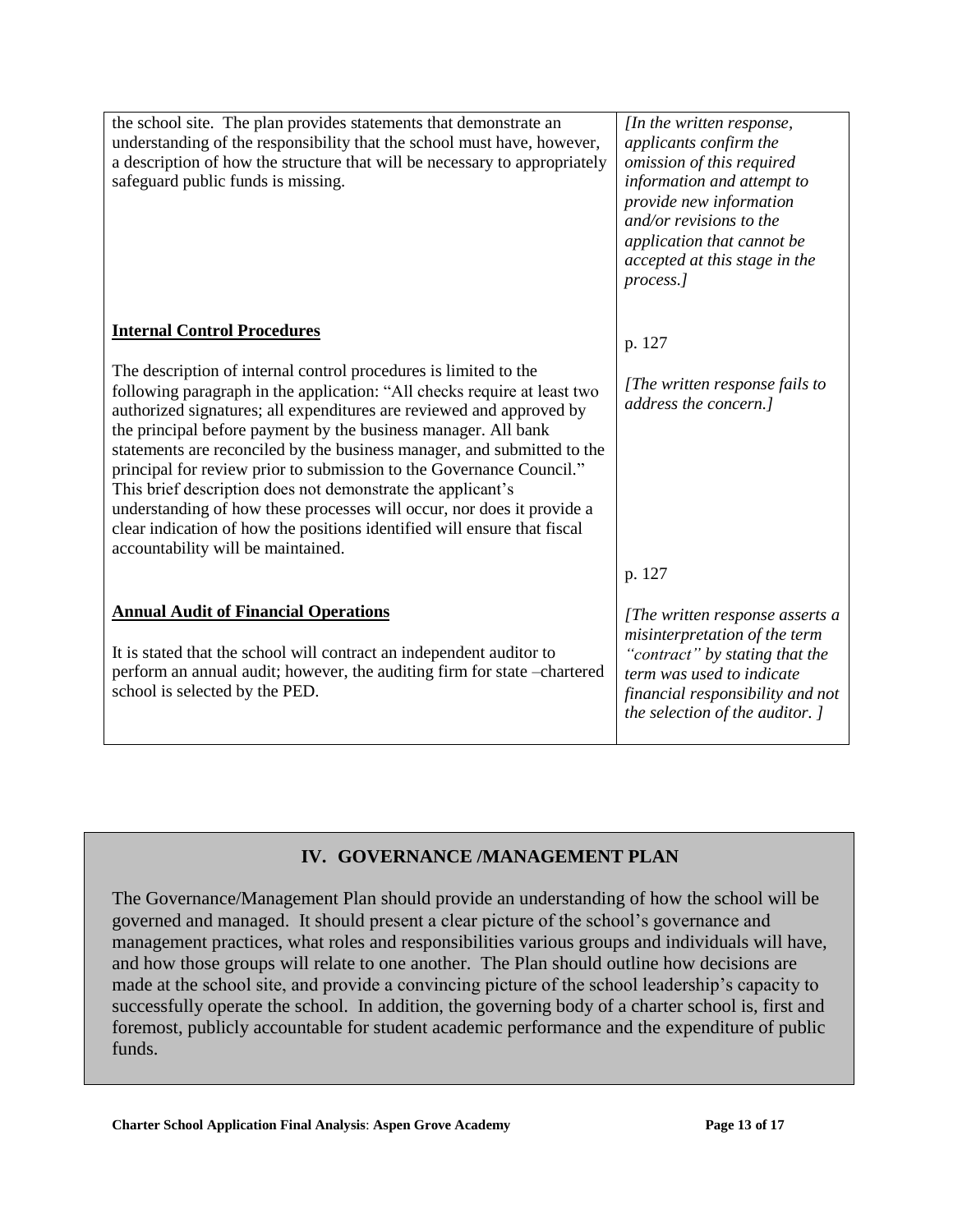### **ANALYSIS: GOVERNANCE/MANAGEMENT STRUCTURE**

| <b>Criteria Not Sufficiently Addressed, Concerns &amp; Additional Questions</b>                                                                                                                                                                                          | <b>Reference</b>                                                                                                                      |
|--------------------------------------------------------------------------------------------------------------------------------------------------------------------------------------------------------------------------------------------------------------------------|---------------------------------------------------------------------------------------------------------------------------------------|
| Governance and site-based management structure                                                                                                                                                                                                                           |                                                                                                                                       |
| The application refers to the wrong citation of law as the basis for<br>charter school governing board authority. The cited sections 22.5.1 to<br>17 refer only to local district school boards. Charter school rights and<br>responsibilities are set forth in 22-8b-4. | p. 130<br>[The written response contains<br>new information and/or<br>revisions to the application<br>that cannot be accepted at this |
| Organizational chart and narrative description                                                                                                                                                                                                                           | stage in the process.]                                                                                                                |

### **ANALYSIS: DESCRIPTION OF THE GOVERNING BODY**

| Criteria Not Sufficiently Addressed, Concerns & Additional Questions                                                                                                                                                                                                                                                                                                                                                                                                                                                                                                                                                                                                                                                    | Reference                                                                                                                                                                                      |
|-------------------------------------------------------------------------------------------------------------------------------------------------------------------------------------------------------------------------------------------------------------------------------------------------------------------------------------------------------------------------------------------------------------------------------------------------------------------------------------------------------------------------------------------------------------------------------------------------------------------------------------------------------------------------------------------------------------------------|------------------------------------------------------------------------------------------------------------------------------------------------------------------------------------------------|
| <b>Governing Body policies and procedures</b>                                                                                                                                                                                                                                                                                                                                                                                                                                                                                                                                                                                                                                                                           |                                                                                                                                                                                                |
| An erroneous citation - "NMSA 25.5.4" - is given to establish the powers<br>and responsibilities of the governing board. (NMSA 25-5-4 deals with<br>the enforcement of the Flour and Bread Act.) If the intended citation<br>was NMSA 22-5-4 (as erroneously cited above), that statute applies<br>only to district school boards, not to charter school governing boards.<br>The text given in this section, however, does not appear to match either<br>the language in NMSA 22-5-4 or NMSA 22-8B-4 (the applicable<br>statute).                                                                                                                                                                                      | p. 137<br>[The written response contains]<br>new information and/or<br>revisions to the application<br>that cannot be accepted at this<br>stage in the process.]<br>p. 142                     |
| The application states: "The Governance Council is composed of<br>members at large who take on the role of school board members in a<br>typical public school district." This statement illustrates a lack of<br>capacity on the part of the applicant to comprehend the scope and<br>limitations of the governing body of a charter school.                                                                                                                                                                                                                                                                                                                                                                            | [The written response]<br>contained no information to<br>clarify applicant's lack of<br>understanding of the scope and<br>limitations of the governing<br>body of a charter school.]<br>p. 134 |
| "The principal teacher will serve as the leader of the School Assembly<br>which is made up of parents and members of the School Congress<br>this community body will be responsible for recruiting and electing<br>Governance Council members." This practice places the principal and<br>possibly other school employees in the position of selecting and<br>approving the governing board members to whom they will be held<br>accountable and creates an unallowable conflict of interest in the board<br>member selection process. Also, on p. 143 the application refers to<br>voting by "appropriate school stakeholders" and "members of the<br>School Assembly who can vote" without identifying those persons. | [The written response contains]<br>new information and/or<br>revisions to the application<br>that cannot be accepted at this<br>stage in the process.]                                         |

**Charter School Application Final Analysis**: **Aspen Grove Academy Page 14 of 17**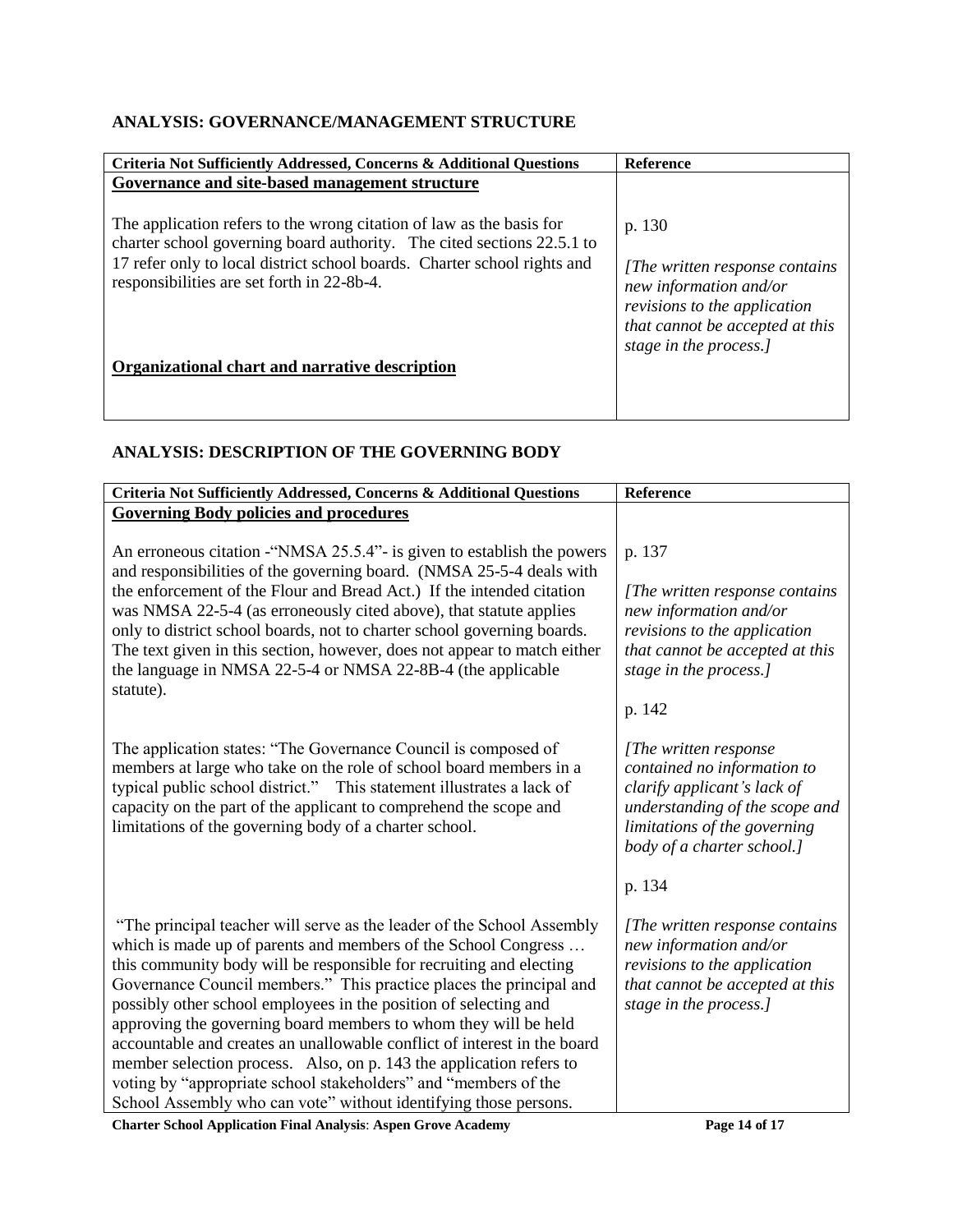| List of governing body members and qualifications        |  |
|----------------------------------------------------------|--|
| Staff, families, and community involvement in governance |  |

#### **ANALYSIS: SCHOOL ORGANIZATIONAL STRUCTURE**

| Criteria Not Sufficiently Addressed, Concerns & Additional Questions                                                                            | Reference                                                       |
|-------------------------------------------------------------------------------------------------------------------------------------------------|-----------------------------------------------------------------|
| Description of site-based management structure and job                                                                                          |                                                                 |
| descriptions for all organizational chart positions                                                                                             |                                                                 |
|                                                                                                                                                 |                                                                 |
| There is no job description for the principal, called the principal teacher                                                                     | pp. 156-159                                                     |
| within the job descriptions.                                                                                                                    |                                                                 |
|                                                                                                                                                 | [In the written response the                                    |
|                                                                                                                                                 | applicants refer to a job                                       |
|                                                                                                                                                 | description for the principal                                   |
|                                                                                                                                                 | that was included in a section                                  |
|                                                                                                                                                 | 24 pages earlier.]                                              |
|                                                                                                                                                 |                                                                 |
|                                                                                                                                                 |                                                                 |
|                                                                                                                                                 |                                                                 |
|                                                                                                                                                 |                                                                 |
| <b>Years 1-5 staffing plan with pupil-teacher ratio supporting</b>                                                                              | p. 159                                                          |
| educational plan                                                                                                                                |                                                                 |
|                                                                                                                                                 | [The written response contains]                                 |
| The staffing plan consists of a brief chart that lists only the grade levels                                                                    | new information and/or                                          |
| and FTE numbers associated with the grade level configurations. No<br>information is given as to how this plan supports the educational plan in | revisions to the application<br>that cannot be accepted at this |
| the middle and high school years. There is no indication of teacher                                                                             | stage in the process.]                                          |
| subject assignments, e.g., the number of Math teachers needed, etc.                                                                             |                                                                 |
| Given the addition of grades 9 and 10 in the third year and grades 11                                                                           |                                                                 |
| and 12 in the fourth year as indicated on p. 92, the information given is                                                                       |                                                                 |
| not adequate to explain how a total of only 4 new teachers in those                                                                             |                                                                 |
| years will enable students to receive instruction in the full range of                                                                          |                                                                 |
| required high school subjects. Also, see the concerns mentioned above                                                                           |                                                                 |
| regarding the inadequacy of the staffing plan for executing the                                                                                 |                                                                 |
| curricular plan and other aspects of school operation.                                                                                          |                                                                 |

### **ANALYSIS: STUDENT ENROLLMENT PROCEDURES AND DISCIPLINE POLICY**

| Criteria Not Sufficiently Addressed, Concerns & Additional Questions | Reference |
|----------------------------------------------------------------------|-----------|
| School enrollment policies and procedures                            |           |
|                                                                      |           |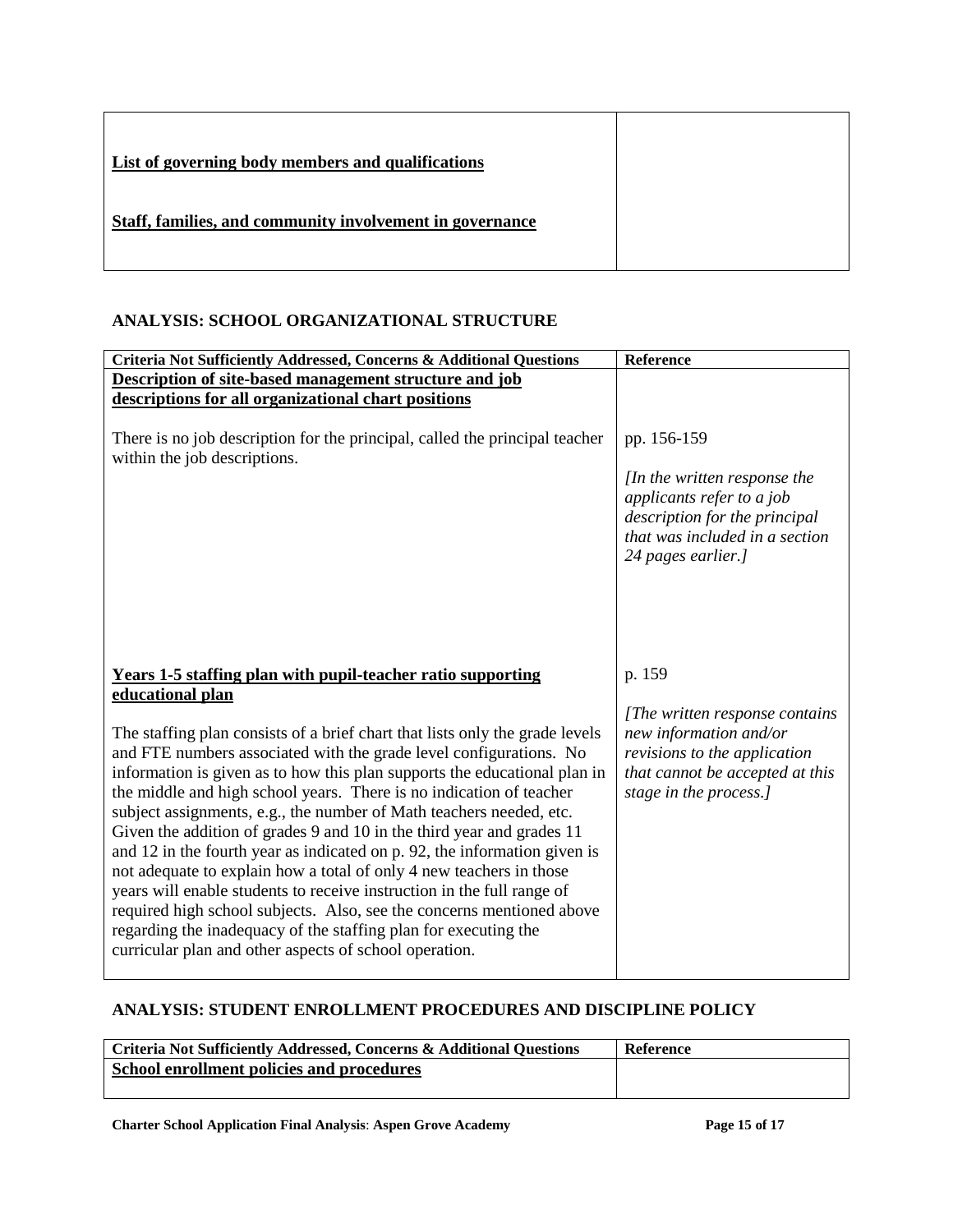| It is stated that "Aspen Grove Academy will accept all students that<br>come to the school in "good standing" and with all proper records."<br>The term "good standing" is not defined.                                                                                                                                                                                                                                                                                        | p. 168<br>[At the public meeting,<br>applicants satisfied the<br>concern by explaining that<br>"good standing" referred to<br>appropriate records after<br>lottery selection.]          |
|--------------------------------------------------------------------------------------------------------------------------------------------------------------------------------------------------------------------------------------------------------------------------------------------------------------------------------------------------------------------------------------------------------------------------------------------------------------------------------|-----------------------------------------------------------------------------------------------------------------------------------------------------------------------------------------|
| <b>Lottery process</b>                                                                                                                                                                                                                                                                                                                                                                                                                                                         |                                                                                                                                                                                         |
| When a lottery is required, "The applications will transferred [sic] to an<br>electronic format and will be randomly sorted. The students randomly<br>selected to attend will be informed of their selection within a week of<br>the lottery selection." This automated process, if not conducted with<br>public scrutiny raises concerns about the transparency of the lottery<br>process. A charter school is expected to be able to assure a random and<br>unbiased result. | p. 168<br>[The written response gives an<br>assurance but does not provide<br>a process by which an<br>automated lottery can be<br>conducted with public scrutiny<br>and transparency.] |
| <b>Description of proposed student discipline policy</b>                                                                                                                                                                                                                                                                                                                                                                                                                       |                                                                                                                                                                                         |
| Proposed student discipline procedures (appendix)                                                                                                                                                                                                                                                                                                                                                                                                                              |                                                                                                                                                                                         |

# **ANALYSIS: FACILITIES – IF "NO"**

|                                                                                                                                                                                                                                                                                                                                                   | <b>Reference</b>                                                                                                                                                                                                                                                                                       |
|---------------------------------------------------------------------------------------------------------------------------------------------------------------------------------------------------------------------------------------------------------------------------------------------------------------------------------------------------|--------------------------------------------------------------------------------------------------------------------------------------------------------------------------------------------------------------------------------------------------------------------------------------------------------|
| Criteria Not Sufficiently Addressed, Concerns & Additional Questions<br>Explanation of needs of a facility that will support educational plan<br>In describing the facility to be sought, the application refers to "an<br>open-concept model" and "open-concept teaching methods" which are<br>not described or related to the educational plan. | p. 176-177<br>$\int$ In the written response, the<br>applicants refer to mention of<br>the open-concept model and<br>methods that appear 91 and 86<br>pages earlier in the<br>application and within the<br>context of a "virtual tour"<br>rather than as a part of the<br>explanation of the school's |
|                                                                                                                                                                                                                                                                                                                                                   | facility needs. The written<br>response contains new                                                                                                                                                                                                                                                   |
|                                                                                                                                                                                                                                                                                                                                                   | information and/or revisions to<br>the application that cannot be<br>accepted at this stage in the<br>process.                                                                                                                                                                                         |